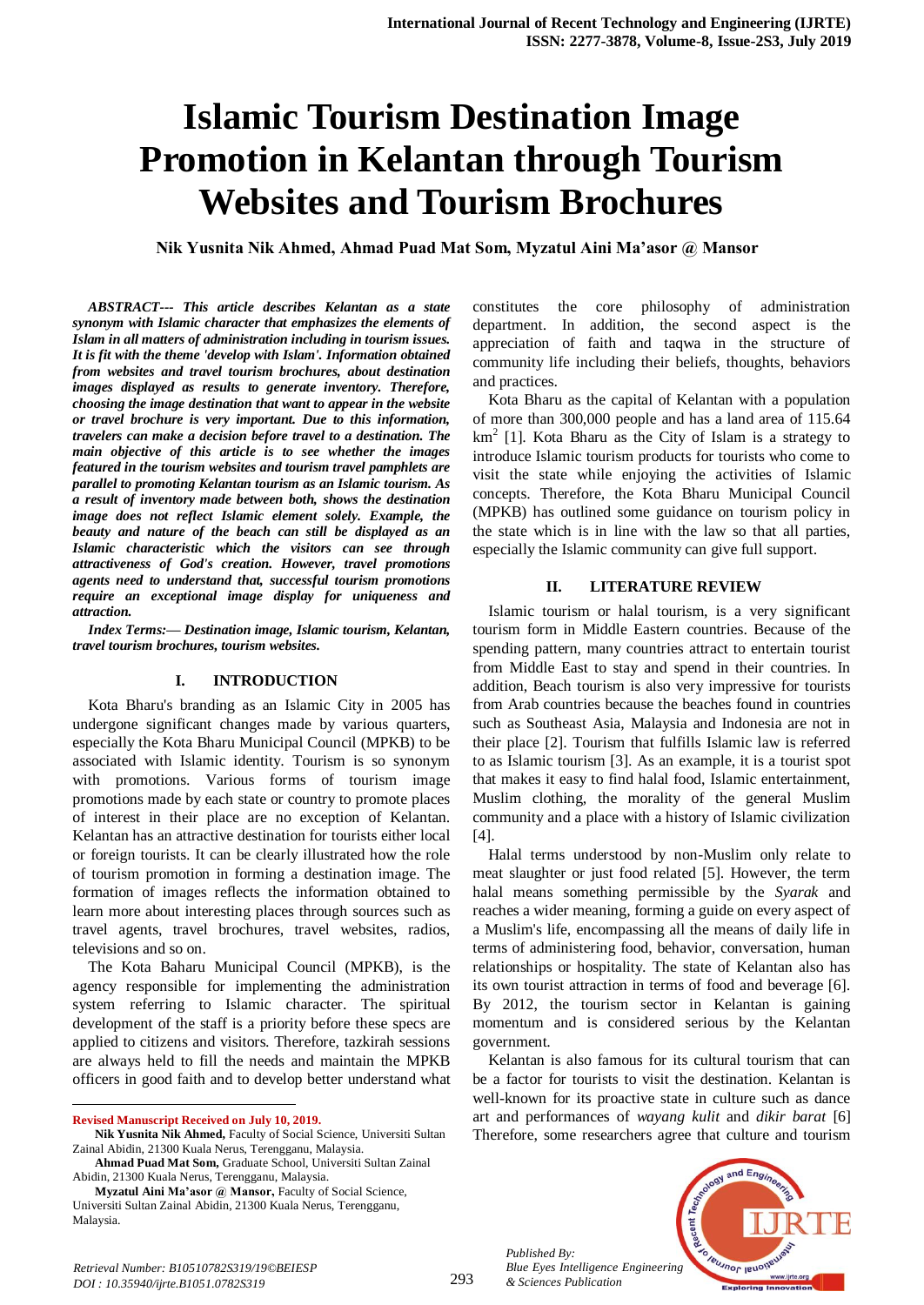#### **ISLAMIC TOURISM DESTINATION IMAGE PROMOTION IN KELANTAN THROUGH TOURISM WEBSITES AND TOURISM BROCHURES**

are inseparable. Starting from the following years, Islamic values have embraced the administration in various fields including tourism, culture, youth affairs, inter-ethnic relations and others [7].

# **III. METHODOLOGY**

This research is about the promotion method to attract tourists visit Kelantan. A study on travel websites and travel brochures has been done to get the result of the image destination displayed as a collection of survey data information. Some websites as well as travel pamphlets are randomly selected for inventory information.

## **IV. RESULTS AND DISCUSSION**

There are five travel websites and five travel brochures have been analyzed to get travel images that are often displayed for tourism promotion purposes in Kelantan. Reference sources taken from the website as shown in Table 1 as follow.

## **Table 1: An inventory analysis of the Kelantan state tourism website**

|   | https://www.tripadvisor.com.my/Attractions-g298285-   |
|---|-------------------------------------------------------|
|   | Activities-Kota_Bharu_Kelantan.html                   |
| 2 | https://travelblog.expedia.com.my/asia/malaysia/must  |
|   | -visit-places-kota-bharu/                             |
| 3 | https://www.inspirock.com/malaysia/things-to-do-in-   |
|   | kelantan                                              |
| 4 | https://www.skyscanner.net/trip/kota-bharu-malaysia/  |
|   | things-to-do                                          |
| 5 | https://iwandered.net/why-you-should-visit-kota-bharu |
|   | -in-kelantan/                                         |



**https://www.tripadvisor.com.my/Attractions-g298285 - Activities-Kota\_Bharu\_Kelantan.html**



**https://travelblog.expedia.com.my/asia/malaysia/mustvisitplaces-kota-bharu/**



**https://www.inspirock.com/malaysia/things-to-do-inkelantan**



**https://www.skyscanner.net/trip/kota-bharumalaysia/things-to-do**



*Published By:*

*& Sciences Publication*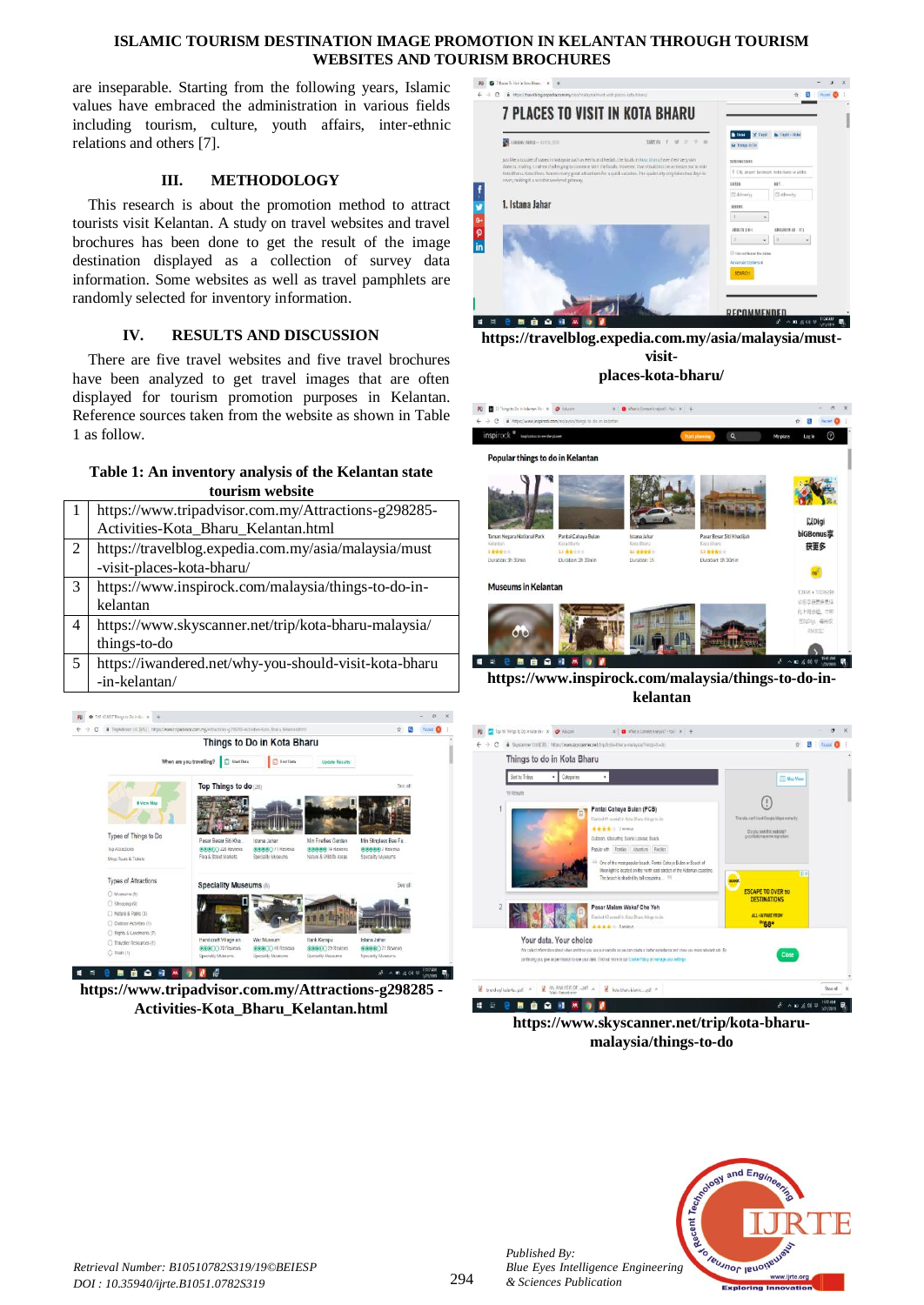

**https://iwandered.net/why-you-should-visit-kota-bharuin-**

### kelantan/

The next analysis is Table 2 which shows the five travel pamphlets taken from the travel agency as well as the Tourist Information Center in the State of Kelantan. The brochures have featured images and partly displays the Kota Bharu district maps and maps throughout Kelantan. The images shown are interesting places or historical places to visit when visiting the State of Kelantan.

**Table 2: An inventory analysis of Kelantan travel tourism brochures**

| tour ism is ochur cs |                                |                     |  |  |  |
|----------------------|--------------------------------|---------------------|--|--|--|
| No.                  | Tourism Brochures              | Sources             |  |  |  |
| 1                    | Kelantan Map and Guide         | Tourism Malaysia    |  |  |  |
| $\mathfrak{D}$       | Kelantan Tourism               | Pusat Penerangan    |  |  |  |
|                      | <b>Destination Directories</b> | Pelancongan         |  |  |  |
|                      | (Road map)                     |                     |  |  |  |
| 3                    | Kelantan                       | Tourism Information |  |  |  |
|                      |                                | Centre              |  |  |  |
| 4                    | <b>I Love Kelantan</b>         | Tourism Information |  |  |  |
|                      | #Kelantan dihati Travel        | Centre              |  |  |  |
|                      | Insight 2018                   |                     |  |  |  |
| 5                    | Pembangunan                    | Pusat Penerangan    |  |  |  |
|                      | Pelancongan (Kelantan          | Pelancongan         |  |  |  |
|                      | Sejahtera Untuk Islam)         |                     |  |  |  |











*Published By:*

*& Sciences Publication*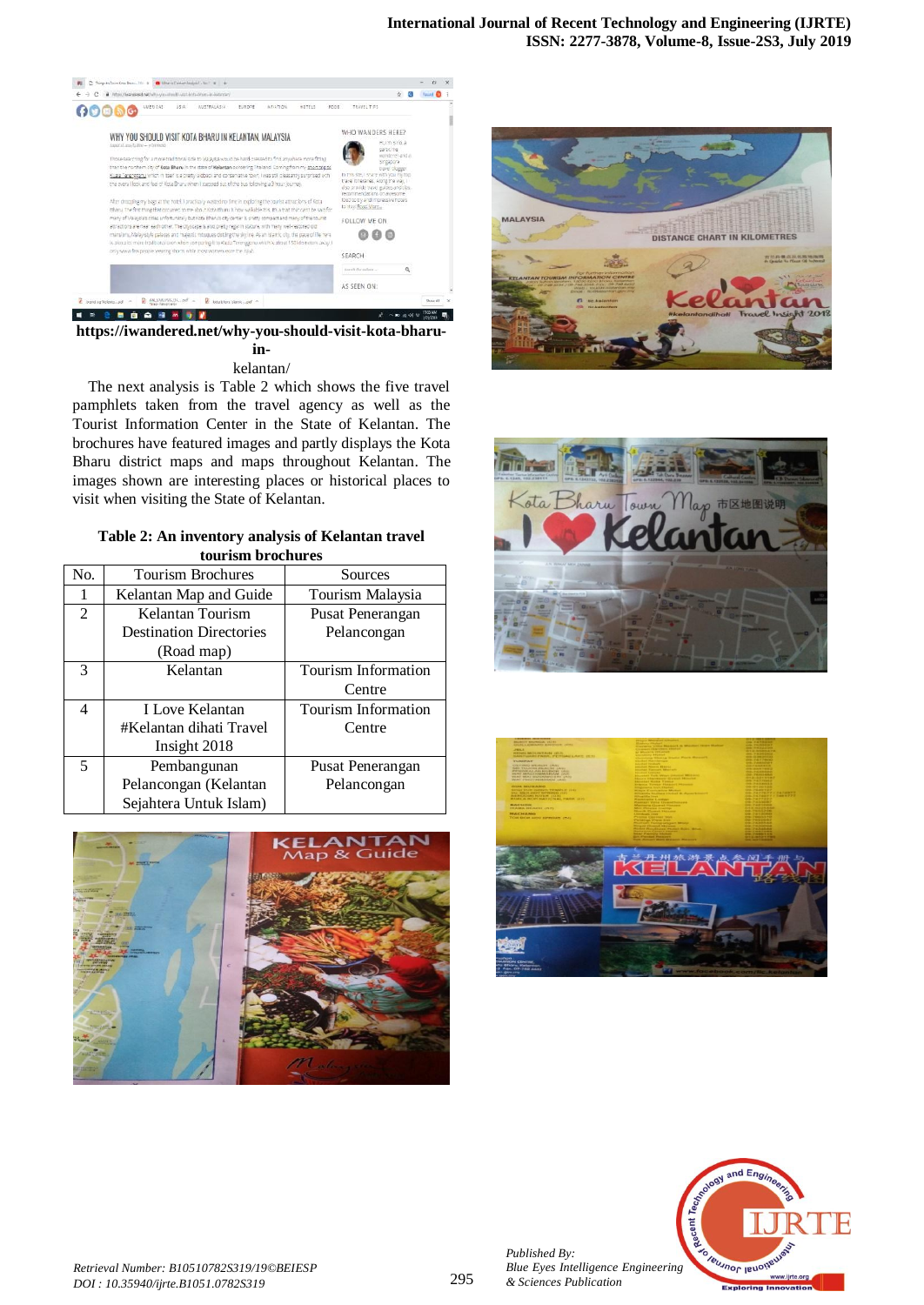#### **ISLAMIC TOURISM DESTINATION IMAGE PROMOTION IN KELANTAN THROUGH TOURISM WEBSITES AND TOURISM BROCHURES**



Based on both inventories analyzed from travel websites and travel tourism brochures, the pictures displayed in

promoting Kelantan are more or less the same as those that symbolize Kelantan's identity. Since a lot of image displayed, the study is divided into three categories namely places of worship, historical heritage sites and shopping centers.

| Table 3: An inventory analysis of worship images display |  |
|----------------------------------------------------------|--|
| (Tourism websites and tourism brochures)                 |  |

|             |   |   |   | <b>ul loin</b> of ochtal co/ |   |                |
|-------------|---|---|---|------------------------------|---|----------------|
| Places of   | 1 | 2 | 3 | $\overline{4}$               | 5 | Total          |
| Worship     |   |   |   |                              |   |                |
| (Tourism    |   |   |   |                              |   |                |
| Websites)   |   |   |   |                              |   |                |
| Muhammadi   |   |   |   |                              |   | 2              |
| Mosque      |   |   |   |                              |   |                |
| Kampung     |   |   |   |                              |   | $\Omega$       |
| Laut        |   |   |   |                              |   |                |
| Mosque      |   |   |   |                              |   |                |
| Beijing     |   |   |   |                              |   | $\Omega$       |
| Mosque      |   |   |   |                              |   |                |
| Wat         |   |   |   |                              |   | $\overline{2}$ |
| Phothivihan |   |   |   |                              |   |                |
| Wat Mai     |   |   |   |                              |   | 1              |
| Suwankiri   |   |   |   |                              |   |                |
|             |   |   |   |                              |   |                |
| Places of   |   | 2 | 3 | 4                            | 5 | Total          |

| Worship     |  |  |                |
|-------------|--|--|----------------|
| (Tourism    |  |  |                |
| Brochures)  |  |  |                |
| Muhammadi   |  |  | 4              |
| Mosque      |  |  |                |
| Kampung     |  |  | 3              |
| Laut        |  |  |                |
| Mosque      |  |  |                |
| Beijing     |  |  | $\overline{c}$ |
| Mosque      |  |  |                |
| Wat         |  |  | 3              |
| Phothivihan |  |  |                |
| Wat Mai     |  |  |                |
| Suwankiri   |  |  |                |

Table 3 shows the places of worship that are featured in the travel site as well as travel brochures. The Muhammadiah Mosque shows the highest exposure between the two. While different from the second place on the travel

site is Wat Phothivihan, and for travel brochures are Kampung Laut Mosque and Wat Phothivihan respectively of three displays. Next is followed by the Beijing Mosque and Wat Mai Suwankiri.

| Table 4: An inventory analysis of heritage image display |
|----------------------------------------------------------|
| (Tourism websites and tourism brochures)                 |

|                   | $(100115111)$ W | сизі<br>59 au  |                | vur isili di v | 11 C.S J       |                |
|-------------------|-----------------|----------------|----------------|----------------|----------------|----------------|
| Heritage          | 1               | $\overline{c}$ | 3              | 4              | 5              | Total          |
| Lot               |                 |                |                |                |                |                |
| (Tourism          |                 |                |                |                |                |                |
| Websites)         |                 |                |                |                |                |                |
| Islam             | $\overline{1}$  |                |                |                | $\sqrt{2}$     | 2              |
| Museum            |                 |                |                |                |                |                |
| Royal             | $\overline{1}$  |                |                |                | $\overline{1}$ | $\overline{2}$ |
| (Istana           |                 |                |                |                |                |                |
| Batu)             |                 |                |                |                |                |                |
| Museum            |                 |                |                |                |                |                |
| <b>State</b>      | $\sqrt{2}$      |                |                |                |                | $\mathbf{1}$   |
| Museum            |                 |                |                |                |                |                |
| Adat              | $\overline{1}$  | $\overline{1}$ |                |                | $\overline{1}$ | $\overline{4}$ |
| Istiadat          |                 |                |                |                |                |                |
| (Istana           |                 |                |                |                |                |                |
| Jahar)            |                 |                |                |                |                |                |
| Museum            |                 |                |                |                |                |                |
| War (Bank         | $\overline{1}$  | $\overline{1}$ |                |                |                | 3              |
| Kerapu)           |                 |                |                |                |                |                |
| Museum            |                 |                |                |                |                |                |
|                   |                 |                |                |                |                |                |
| Heritage          | $\mathbf{1}$    | $\overline{2}$ | 3              | 4              | 5              | Total          |
| Lot               |                 |                |                |                |                |                |
| (Tourism          |                 |                |                |                |                |                |
| Brochures)        |                 |                |                |                |                |                |
| Islam             |                 | $\overline{1}$ | $\overline{1}$ |                |                | $\overline{2}$ |
|                   |                 |                |                |                |                |                |
| Museum            | /               | $\sqrt{2}$     | $\sqrt{2}$     | /              | /              | $\overline{5}$ |
| Royal<br>(Istana  |                 |                |                |                |                |                |
|                   |                 |                |                |                |                |                |
| Batu)<br>Museum   |                 |                |                |                |                |                |
| <b>State</b>      | $\overline{1}$  | $\overline{1}$ | $\overline{1}$ | $\overline{1}$ | $\overline{1}$ | 5              |
| Museum            |                 |                |                |                |                |                |
| Adat              | /               | /              | 7              | 7              | /              | 5              |
| Istiadat          |                 |                |                |                |                |                |
| (Istana           |                 |                |                |                |                |                |
| Jahar)            |                 |                |                |                |                |                |
| Museum            |                 |                |                |                |                |                |
|                   | /               | $\overline{1}$ | $\sqrt{2}$     |                | $\overline{1}$ | $\overline{4}$ |
| War (Bank         |                 |                |                |                |                |                |
| Kerapu)<br>Museum |                 |                |                |                |                |                |

Table 4 shows the inventory of historical sightseeing images in the tourism websites as well as tourist brochures. Adat Istiadat Museum is the highest and followed by the War Museum, and next is the Museum of Islam and the Royal Museum and lastly is the State museum. There is a slight difference with travel pamphlets featuring more frequently, Royal Museums, State Museums and Adat Istiadat Museums. Next is War Museum and the least is Museum of Islam. The similarity shown between both is that

the Museum of Islam has less exposure between the two.

*& Sciences Publication* 

*Published By:*



*Retrieval Number: B10510782S319/19©BEIESP DOI : 10.35940/ijrte.B1051.0782S319*

296